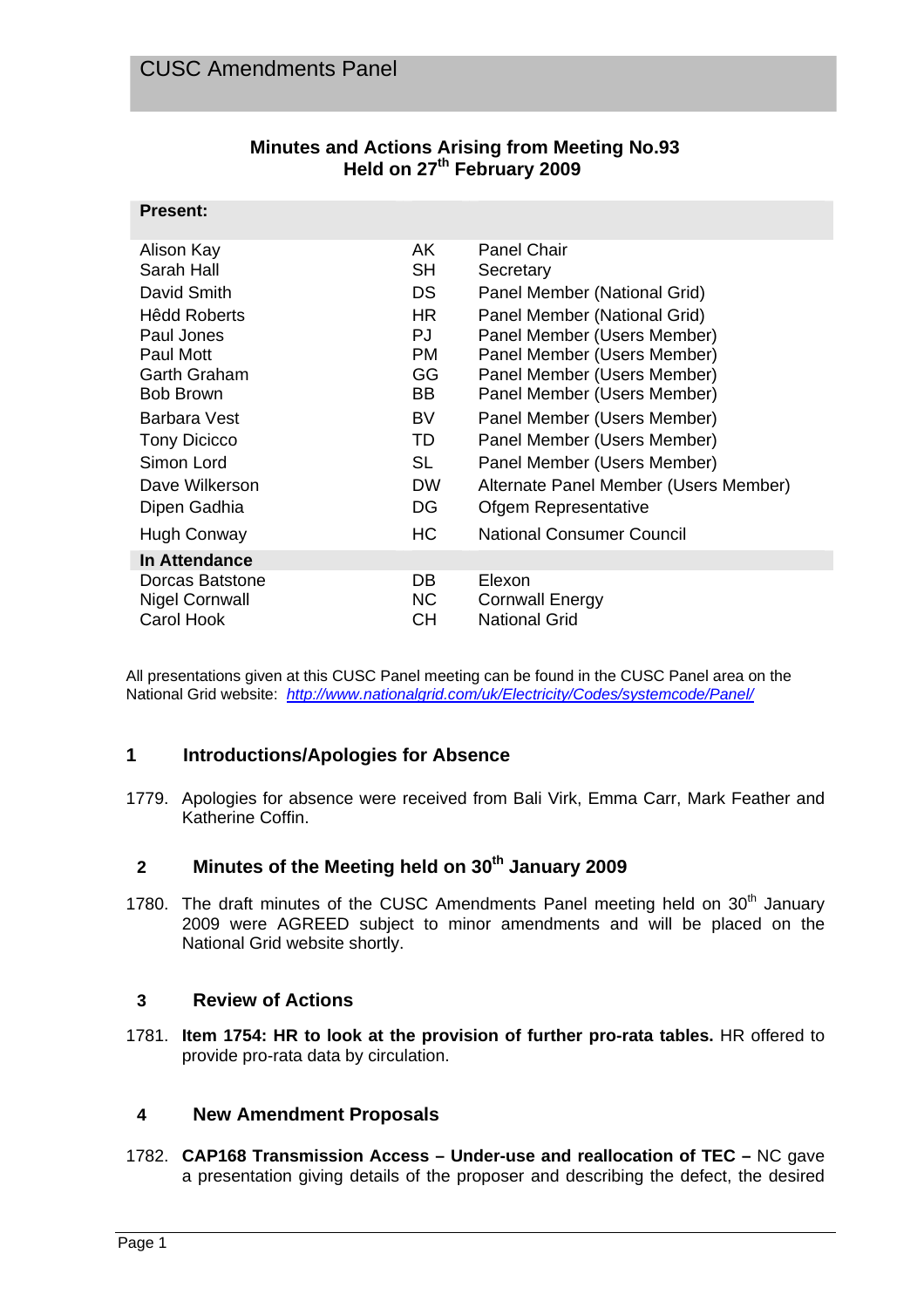outcomes and the Amendment Proposal.

- 1783. During his presentation NC described the current TAR proposals as risky. TD asked NC if he could be more specific about the risks he is concerned about regarding the other current Amendment Proposals. NC noted that the proposer supports the shortterm TAR amendments but has concerns that the long-term Amendments are unproven, theoretical and poorly designed.
- 1784. The Panel considered whether or not the CAP168 Proposal should have Urgent status. TD asked why this proposal had not been put forward sooner. NC responded that the proposer had been overwhelmed by the TAR proposals. They had considered putting the proposal forward when CAP166 received an extension. At this stage the proposal would have been less well formulated and they took advice not to put the proposal forward.
- 1785. PJ asked why the under-run charge which is fundamental to the new proposal was not put forward by the proposer whilst the other amendments were being developed. NC responded that the proposals were high level; details were fleshed out towards the end of the Working Group.
- 1786. NC noted Ofgem's previous comments about the need for the TAR regulatory impact assessment to cover all options. BV asked about timescales for this impact assessment. DG responded that the current date for the impact assessment was April with a decision in summer.
- 1787. PJ noted that Urgent Amendments Proposals were required when a new issue had emerged not when a current proposal may work better where the new and current proposals were reviewed in line. GG agreed with PJ and was concerned about the precedent that could be set if Users could wait until the end of the amendment process before proposing additions or development to amendment proposals. He was concerned this behaviour would undermine CAP160. This specific case could delay the decision and implementation of the current amendment proposals. TD considered that the proposal could provide an alternative to some of the current proposals rather than an addition. GG was concerned that further Parties could bring forward additional TAR amendments and if the Panel gave this amendment Urgent status the Panel would also have to give any other TAR related proposals Urgent status.
- 1788. BV asked if NC considered the proposal was worked up enough to not have a Working Group. NC believed that a Working Group was necessary. BV suggested that the amendment could follow an Urgent amendment process with a short Working Group. SL suggested it would be more sensible to go down the normal assessment route. BB considered that it was unique for a CUSC Amendment Proposal to have such a dependency on an Authority timetable.
- 1789. HR noted that many aspects of this new proposal have already been discussed during the TAR Working Group process. Any new Working Group should not repeat all the previous work and should focus on the new aspects such as the under-run charge. NC agreed that previous discussions could be built upon but some elements of the proposal were different to the existing proposals.
- 1790. HR pointed out that National Grid is currently considering coming forward with a request for an Urgent amendment proposal related to TAR. This would be based on further analysis of WGAP1 from CAP166.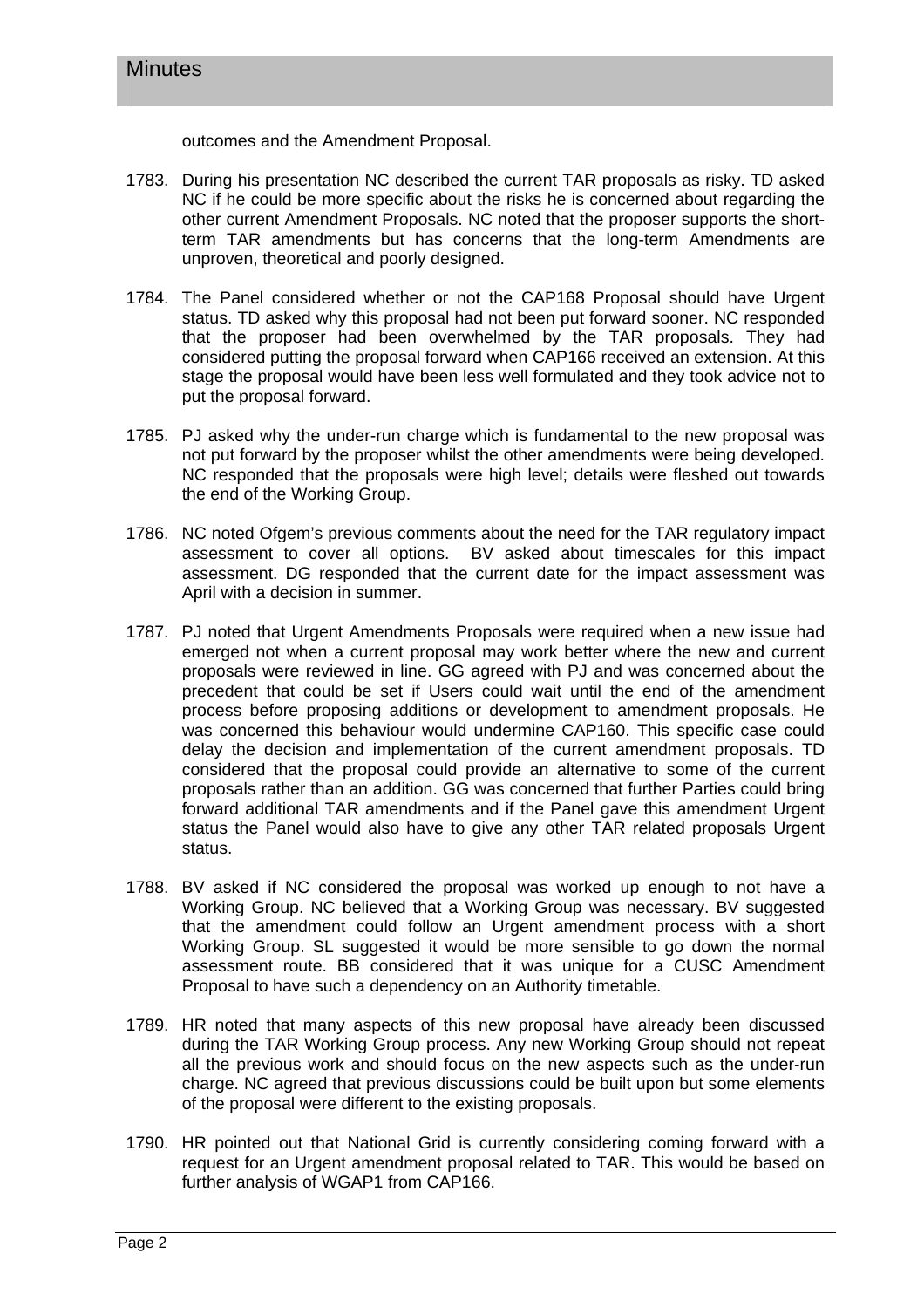- 1791. HR noted there was no Working Group consultation under the Urgent process. HR considered that consultation on the proposal for a shorter time may be possible.
- 1792. The Panel reviewed paragraph 8.15.4 of the CUSC and discussed if CAP168 should be rejected based on its similarity to the pending TAR Amendment Proposals. The Panel AGREED the proposal was different enough not to be rejected on these grounds.
- 1793. The Panel voted as to whether CAP168 should have Urgent status. Five Panel members voted for CAP168 having Urgent status three Panel members voted against. By majority the Panel AGREED CAP168 should have URGENT STATUS.

The voting is detailed below:

Bob Brown URGENT – It would be most efficient to give CAP168 Urgent status. It would be helpful to include a consultation if feasible.

Tony Dicicco URGENT – If time allows a consultation should be included.

Garth Graham NOT URGENT – The proposer has been aware of the other transmission proposals throughout the process. Uneasy with the precedent. Should follow a standard assessment process.

Paul Jones NOT URGENT – Concerned about precedent. The proposal is lacking in detail which could be developed through a longer Working Group. Could be added after a decision on the pending amendments.

Simon Lord NOT URGENT – Could follow standard process but should have a shorter consultation as some aspects have been consulted upon during other amendments.

Paul Mott URGENT – The proposal needs to be considered along side CAP165 and CAP166.

Hêdd Roberts URGENT – Believe the proposal is competing with CAP165 and CAP166 so if we are going to consider the proposal it needs to be done quickly.

Barbara Vest URGENT – Is glad to see that a Party has taken the time to read the transmission access reports, spotted a gap and developed a proposal. Would appreciate some consultation.

- 1794. PJ pointed out that there would need to be a charging change. HR noted this could be discussed in parallel.
- 1795. The Panel considered the next steps. The Panel must submit a request for Urgent status and a recommended timetable to Ofgem. Ofgem will make decision when a formal request has been made in writing. The Panel will also need to request nominations for the Working Group. The Panel agreed that HR should chair the Working Group. BB asked if the dates of the first working group meeting had been arranged, in view of the potential urgency. National Grid replied no.

**Action: Panel Secretary**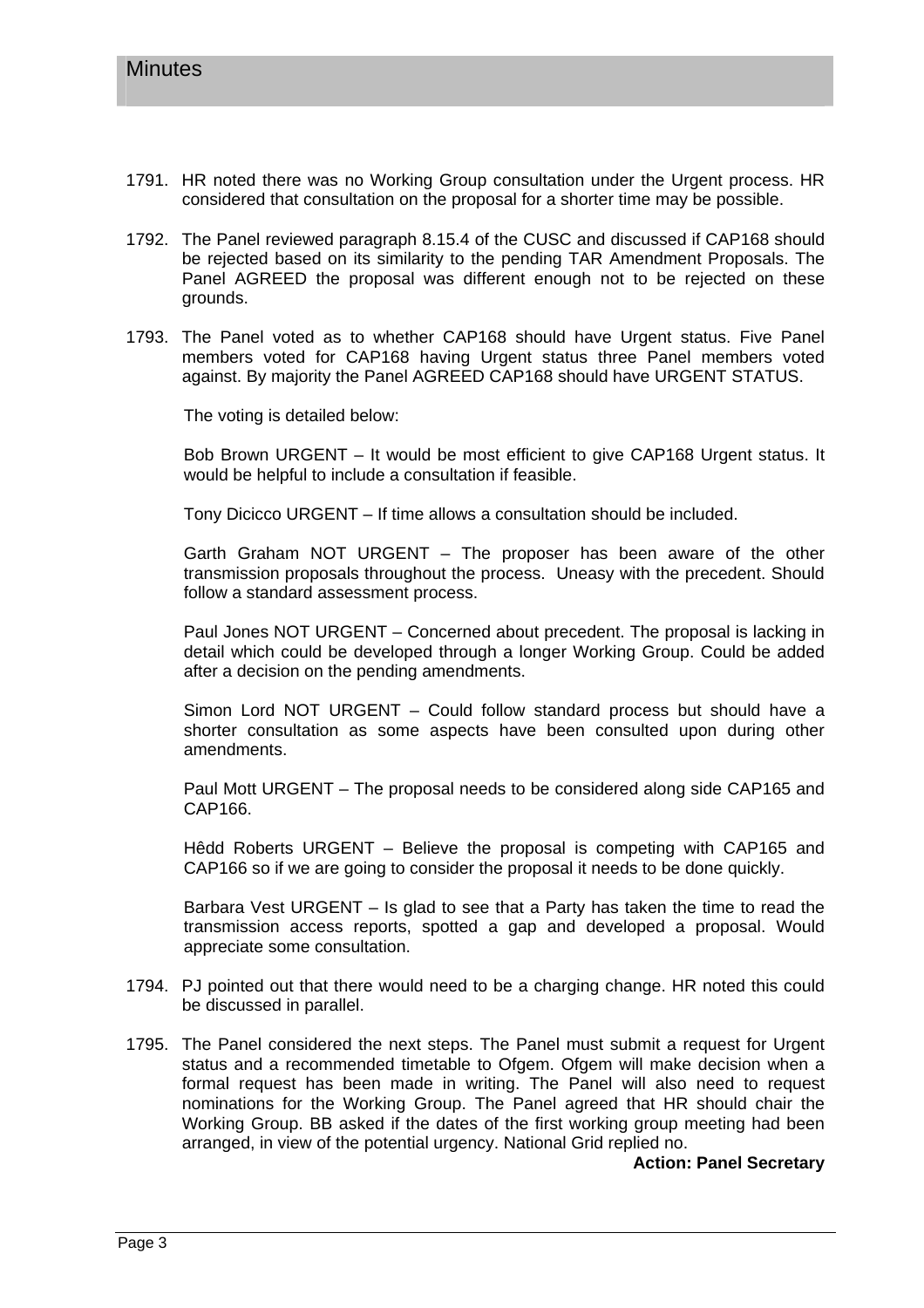- 1796. **CAP169 Provision of Reactive Power from Power Park Modules, Large Power Stations and Embedded Power Stations** – CH gave a presentation outlining the Amendment Proposal. CH recommended that the proposal be considered via a Working Group and requested the standard four months with the intention to report back sooner if possible.
- 1797. GG noted that there could be an intense period of work in the coming months and there may be a resource constraint. It may be necessary to back load the work on this proposal.
- 1798. The CUSC Panel AGREED the request for a standard Working Group assessment of the proposal. The Panel Secretary will send out an invitation for Working Group members. The Panel considered that a formal invitation for a distribution representative to take part in the Working Group should be made.

#### **Action: Panel Secretary**

- 1799. **CAP170 Catergory 5 System to Generator Operational Intertripping Scheme** DS gave a presentation explaining the proposal. He requested that the amendment be Urgent due to the increase in constraints in the next weeks.
- 1800. GG asked when the increase in constraints became apparent. DS noted that whilst National Grid has been aware of the constraints for a while the recent letter from Ofgem<sup>1</sup> suggested that previous attempts at solving this issue had not been successful. This CAP is part of National Grid's new approach to solving the issue.
- 1801. GG argued that the Amendment Proposal was not Urgent as it was known about for some time and was concerned with the redistribution of money between users. PJ noted that it was mitigating against the amount of money increasing and therefore costs being put on consumers.
- 1802. GG asked if there will be a regulatory impact assessment. DG responded that the decision will depend on the proposal. This decision will be communicated when possible.
- 1803. BB noted that from his experience it would be worth having a quick Working Group. HR noted that in an ideal world we would do that but in the current timescales this would not be possible.
- 1804. The Panel voted as to whether the CAP170 should have Urgent status. Seven Panel members voted for CAP170 having Urgent status one Panel member voted against. By majority the Panel AGREED CAP 170 should have URGENT STATUS.

The voting is detailed below:

Bob Brown URGENT – Lack of foresight is not the test of urgency. It should be decided on the merits of the case. This case has a time related commercial impact.

Tony Dicicco URGENT – Should be Urgent but we need to understand the impact on Users particularly those who currently don't have intertrips.

Garth Graham NOT URGENT – Concerned that what we do in haste could cause problems in the future. This issue has been known about for some considerable

 $\overline{a}$ 

Managing Constraints on the GB Transmission System http://www.ofgem.gov.uk/Networks/Trans/ElecTransPolicy/tar/Documents1/20090217Managing%20constraints.pdf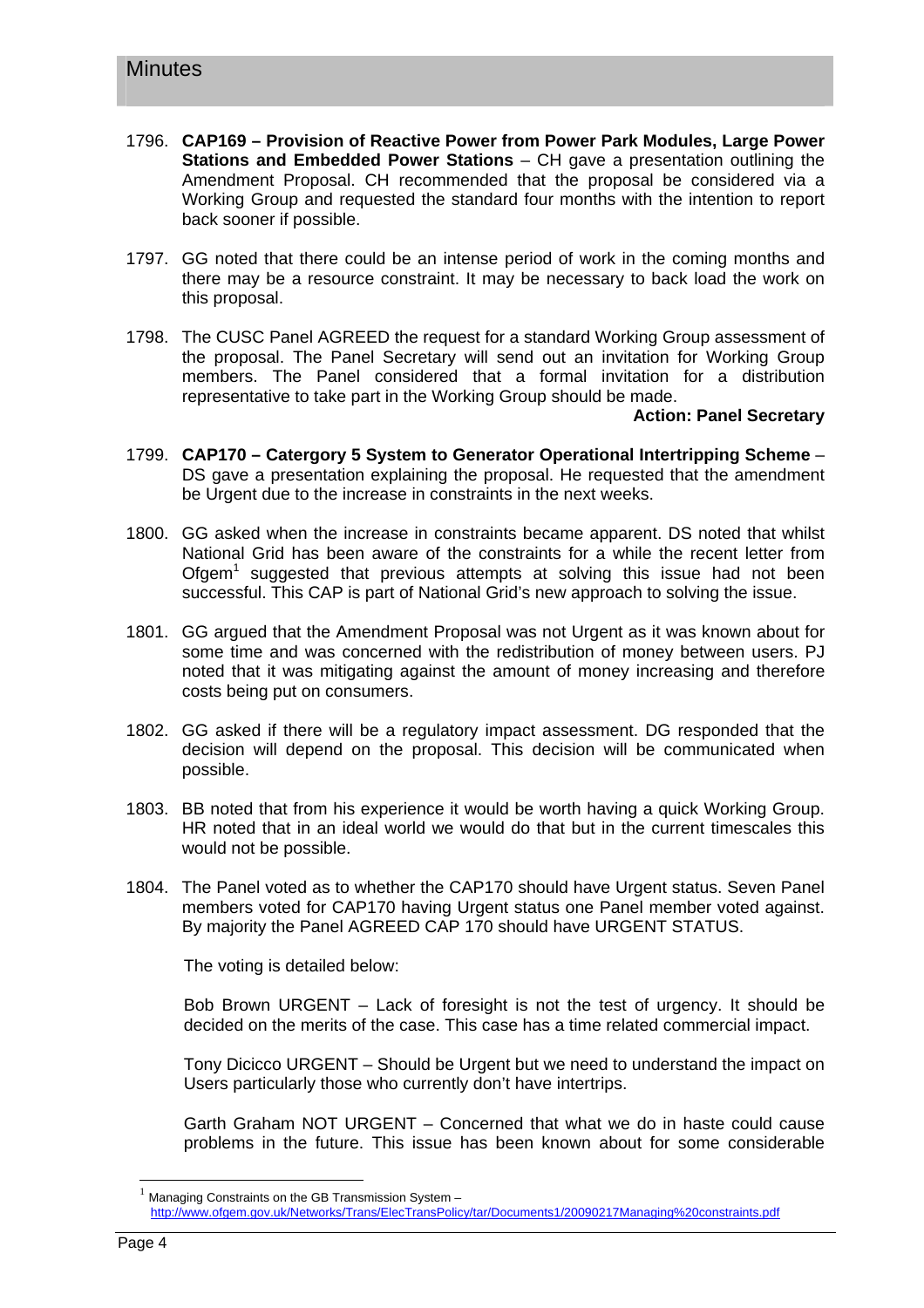time. The commercial impact is from moving money from one party to another not affecting the overall costs.

Paul Jones URGENT – Believes the proposal is Urgent because of the commercial impact not because of any urgency implied by Ofgem's letter.

Simon Lord URGENT - Should be Urgent but we need to understand the impact on Users particularly those who currently don't have intertrips.

Paul Mott URGENT – The imminent outage will increase costs and have an effect on the consumer.

David Smith URGENT - Constraints on the boundary will increase significantly in the next few weeks. The proposal will limit the contribution of intertrips to constraint costs. The cost of constraints is largely passed onto consumers. The proposal has the potential to have significant commercial impact. DS also noted that SL and TD concerns regarding the impact on Users without intertrips would be covered in the consultation.

Barbara Vest URGENT – It is a shame this issue has had to come to this action but understands that Ofgem's letter means the proposal is necessary. Would have liked there to be a Working Group but understands time constraints.

1805. The Panel must submit a request for Urgent status and the recommended timetable to Ofgem. Ofgem will make decision when a formal request has been made in writing.

#### **Action: Panel Secretary**

### **5 CUSC Amendment Panel Vote**

- 1806. **CAP166 Transmission Access Long-term Entry Capacity Auctions** HR gave a presentation describing the Amendment Proposal, the Working Group discussions regarding price auctions and capacity/duration auctions, the Alternative Amendments, the industry views and representations received and National Grid's view.
- 1807. The Panel discussed the implementation of CAP166. GG suggested that National Grid should not do any work towards implementation until the Authority has made a decision. TD considered that if implementation work did start it would be at National Grid's risk.
- 1808. The Panel voted in relation to the Original and each of the Alternative Amendments as to which BETTER and BEST facilitated the Applicable CUSC Objectives. The outcome, and discussion was as follows:

| No – unanimously                                 |
|--------------------------------------------------|
| $No$ – unanimously                               |
| No – majority (7 No, 1 Yes)                      |
| No – majority (7 No, 1 Yes)                      |
| No majority (1 vote for WGAA2, 1 vote for WGAA3) |
|                                                  |

The voting is detailed below: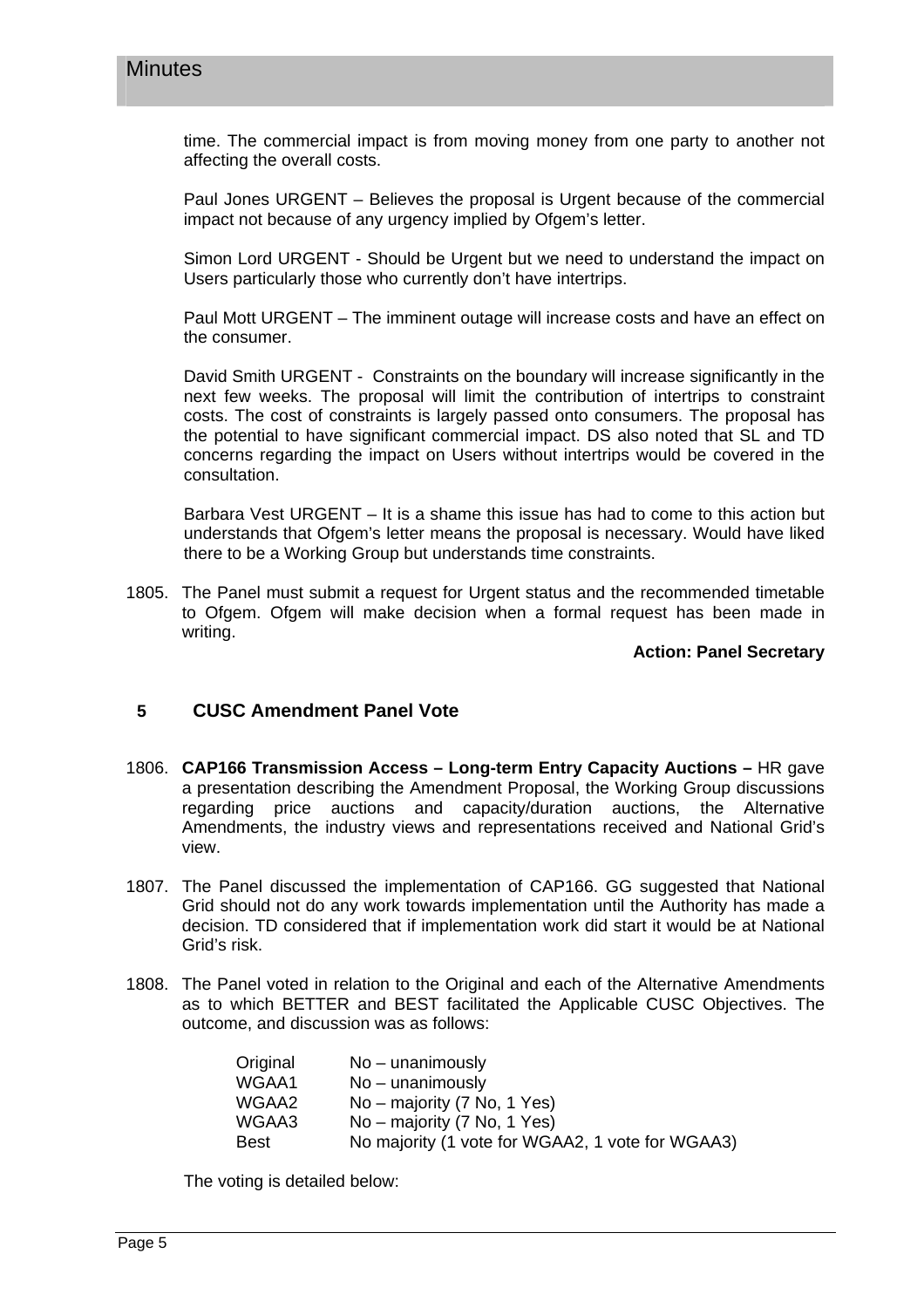Bob Brown NONE BETTER – Concerned about effect on security of supply and a fundamental disturbance in the market which increases risk to people in the market. The cons outweigh the pros. There are gaps in the report.

Tony Dicicco NONE BETTER, WGAA3 BEST – Too many interactions for auctions to give the right solution. There are better solutions on the table.

Garth Graham NONE BETTER – Under Objective a) has serious concerns regarding security of supply, implementation timescales and cost, discrimination and the administrative burden of daily network analysis. Under Objective b) believe proposal is anti competitive, creates barriers to entry and has significant industry implementation costs and administrative burden.

Paul Jones NONE BETTER – Concerned about complexity for participants particularly those with small numbers of plant. Not one new entrant has supported the proposals in their responses. The value of capacity does not come through the auction, which led to the creation of a reserve price based on TNUoS to create a signal. Is also concerned about the network design implications of the auctions, if the system goes through a daily redesign short cuts could lead to a less efficient network.

Simon Lord NONE BETTER – Doesn't believe there will be an optimal release of capacity.

Paul Mott NONE BETTER – Damaging to regulatory stability. If existing rights are taken away how can Users be sure their rights will not be taken away in the future. Existing generators will be incentivised to bid away competitors causing an over recovery. The surplus recovered from auctions would be a windfall tax.

Hêdd Roberts WGAA2 and WGAA3 BETTER, WGAA2 BEST – The proposals allow new users to connect sooner. Transmission investment signals are better when you have a finite access right backed by a commitment to pay for it.

Barbara Vest NONE BETTER – There has not been enough time to test the models. We don't understand the impact. Concerned about security of supply.

1809. The CAP166 Working Group recommended two dates in the Working Group Report for implementation; either  $1<sup>st</sup>$  April 2011 or  $1<sup>st</sup>$  April 2012, depending on whether the Authority decided by  $30<sup>th</sup>$  September 2009 or  $30<sup>th</sup>$  September 2010 respectively. National Grid suggested that the implementation should not be limited to these two dates. The Panel voted on whether the implementation of CAP166 should be restricted to the two specific dates suggested in the Working Group Report. Three Panel members voted that the implementation should be open ended five Panel members voted that implementation should be restricted to the two dates in the report. By majority the Panel recommends that the implementation of CAP166 should be restricted to the two specific dates suggested in the Working Group Report.

### **6 Working Groups/Standing Groups Reports**

1810. CH noted that the consultation response for Ofgem's consultations on the Role of Code Administrators and Small Participant/Consumer Initiatives and Major Policy Reviews and Self-Governance had been sent.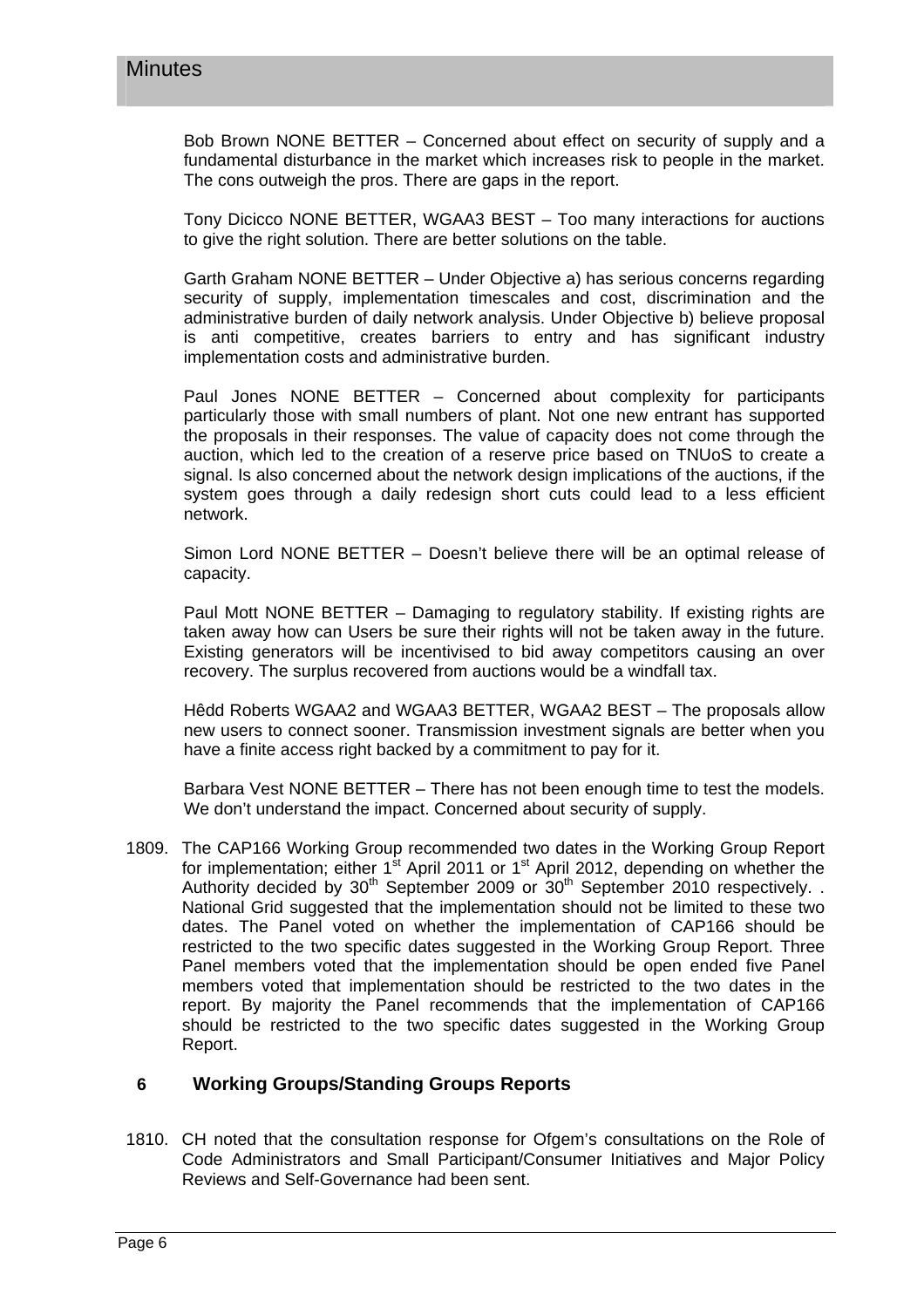1811. GG pointed out that the reference to CAP148 in footnote suggested that it had been rejected but currently Ofgem were only minded to reject. CH agreed to update the footnote.

**Action: CH**

### **7 Authority Decisions**

1812. There were no Authority decisions.

### **8 Update on Industry Codes**

1813. DB noted that the Transmision Losses impact assessment is out and the procurement of the cost benefit analysis is underway. DB agreed to circulate a note to update the Panel on the findings of the BSC Issue 35 Group.

**Action: DB**

### **9 A.O.B**

- 1814. The Panel decided to postpone the review of the process following Transmission Access CAP161-CAP165 till April.
- 1815. **Ofgem Open Letter Managing Constraints on the GB Transmission System** DS presented slides on constraint management. Ofgem has written an open letter requesting a review of constraint management<sup>1</sup>. DS described the current issue, the options National Grid plan to take forward.
- 1816. GG asked if National Grid would be providing a response to Ofgem's letter. AK responded that National Grid would be responding to the letter next week. AK agreed to circulate a copy of National Grid response to the Authority.

**Action: AK**

- 1817. GG requested further information on constraints. DS noted National Grid can not give out too much information due to confidentiality. It was suggested that openness and transparency could mitigate the issue. The Panel considered a CUSC amendment may be required to stop this information being confidential.
- 1818. An extraordinary panel may be required to raise further amendments.
- 1819. **Frequency Response** GG asked if the industry could be kept informed about National Grid's recently announced involvement in a study on the use of fly wheels for frequency response given that this was something that, currently, was provided via the competitive market. The Panel considered this would be more appropriately discussed at BSSG.
- 1820. **Coreso** GG noted that National Grid has recently become involved in this group and asked if industry could be kept informed about issues associated with grid security forecasts discussed at Coreso. The Panel questioned if the CUSC Panel was the correct forum to discus this.